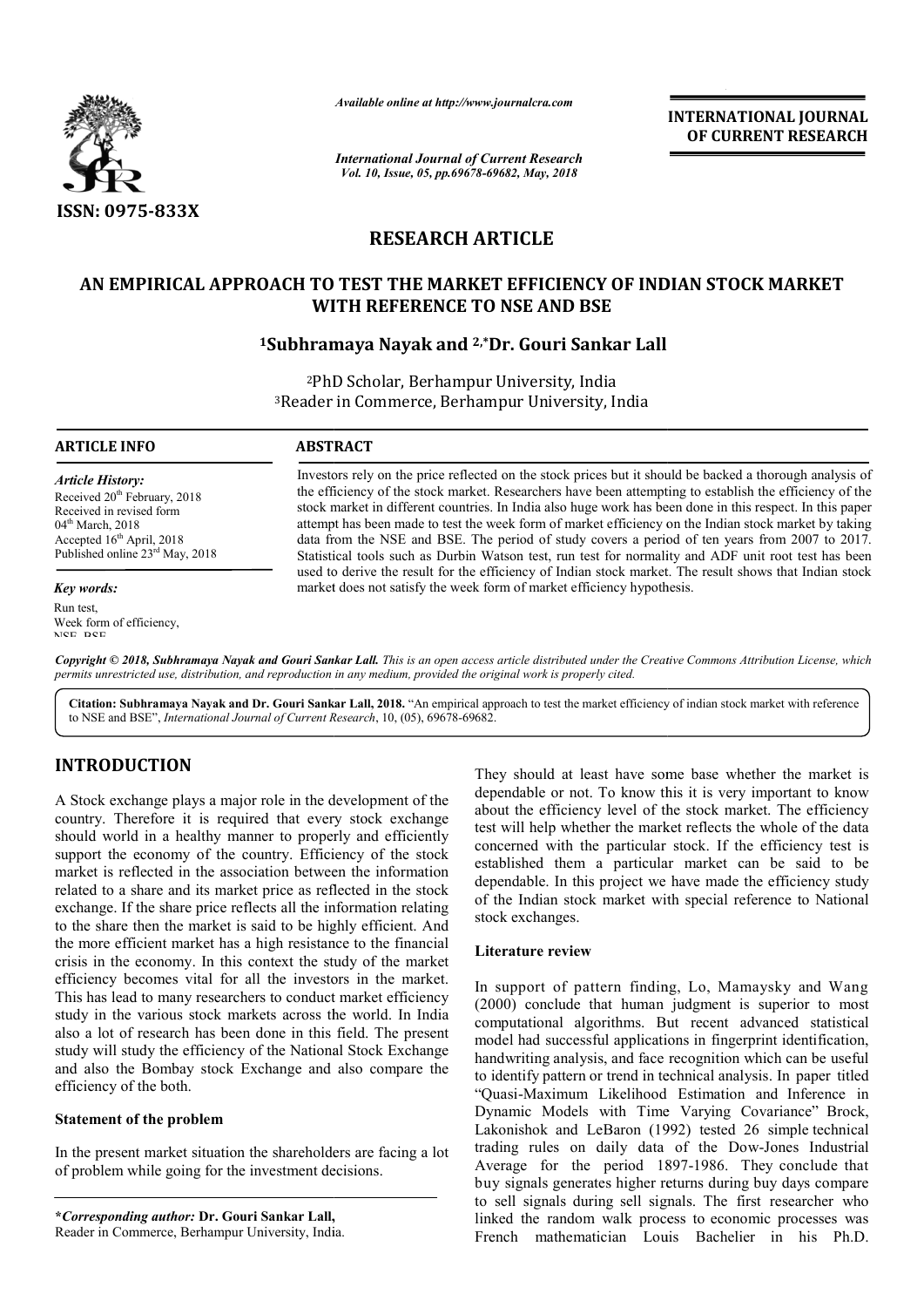dissertation titled "The Theory of Speculation" who noticed that changes of prices of French government papers are unpredictable what forced him to conclude that "The mathematical expectation of the speculator is zero". In against of Random walk theory, Alexander (1961) applies several filters to the DJIA in the period 1897 − 1929 and the S&P Industrials in the period 1929 − 1959. He developed a filter strategy. According to it buy the stock when price increases by x percent from a recent low and sell when price declines by x percent from a recent high. He concludes in support of technical analysis. He concludes that in speculative markets if price of a stock initiate one trend then it is going to persist for long time. In the paper titled "A Comparative Analysis of Stock Price Behaviour on the Bombay, London and New York Stock Exchanges" Sharma and Kennedy (1977) compared the behavior of stock indices of the Bombay, London and New York Stock Exchanges for the period of 1963-73. He used run test and spectral analysis. He concludes that all 3 stock exchanges follow the random walk movement. Madhuri Malhotra, M. Thenmozhi, G Arun Kumar (2007), in their paper titled "Stock Market Reaction and Liquidity Changes around Bonus Issue Announcement: Evidence from India" by (2007), examines share price reaction to the announcement of bonus issue for a sample of Indian companies. Standard event study methodology has been used for the purpose of studying the Bonus issue announcement reaction. Bonus issue announcement yields negative abnormal returns around the announcement date. There is a negative reaction after the bonus issue announcement conveying that the market under reacts after the announcement.

## **Need and importance of the study**

The need of the study lies in the fact that every investors should know that all the information related to the stock in which they are investing in. even if it is not possible on the part of each and every investor to know about all the stocks at least they can depend on the information available in the stock market. For this reason it is required to test the efficiency of the stock market of the country. The importance of the study is that the level of efficiency of a market is not a stationary phenomena, it keeps on changing from time to time. Therefore it is important to study the efficiency at regular intervals.

## **Objective of the study**

The study will have the following objective:

- To study and understand the operational aspect of the Indian stock exchanges.
- To understand the randomness of the NSE and BSE or in other words to study the weak form of the efficiency of both NSE and BSE.
- To compare the efficiency level of both the markets.

## **MATERIALS AND METHODS**

The data for the study will be mostly on secondary sources and will be collected from the website of the NSE and BSE. The period of the study will be from 01.04.2007 to 31.03.2017 i.e. for ten years. Data will be collected for the major two indices of NSE and BSE i.e. the Nifty and the Sensex. The weekly closing prices of the both indices will be collected over the period. The weekly data has been collected instead of the daily return as the weekly data are free from the daily biasness of the demand and supply and bid-spread biasness of the daily trading.

- For the evaluation of the study the following test will be applied.
- For the test of normality Jarque-Bera Test and Kolmogorove-Smirnov test will be applied.
- For the test of normality two unit root test will be done for example ADF test and PP testy.
- For test of the efficiency level run test and Auto correlation test will be applied.

## **Limitation of the study**

As such there is no limitation in this study because the data is availed without any problem. The website of the NSE and BSE provide these data for all the time. The only limitation of this study is that the findings of the run test and other co linearity are not constant for all the time to come. In other words this study is significant for the present time only and will loss it's important as the time passes away. We have to do the same study again and again for different times.

## **Data Analysis**

The data collected from the websites of the National stock exchange and Bombay stock exchange for ten years has been used for analysis of our project. Before doing the run test and test for the test of efficiency of the both stock market, the data series have to be tested for the unit root existence. The existence of the unit root indicates that the the data is not stationary. This means that the test statistics will yield different results for different a period which is not desirable. To test the existence of the unit root I have applied the ADF (augmented Dicky fuller) test. The results of the test have been presented in the Table -1 and Table-2. From the table it is clear that the p value of the ADF test statistics is 0.000 which is significant and we reject the null hypothesis that the NIFTY series has an unit root and accept the alternative hypothesis that the NIFTY series does not have any unit root. This makes us assure that we can go for other statistical operation with this set of data with assured and reliable results. From the table it is clear that the p value of the ADF test statistics is 0.000 which is significant and we reject the null hypothesis that the SENSEX series has an unit root and accept the alternative hypothesis that the SENSEX series does not have any unit root. This makes us assure that we can go for other statistical operation with this set of data with assured and reliable results

## **Descriptive statistics**

The overall description of the all the common statistical parameters of the both the data series has been represented in the Table-3 bellow. The above descriptive statistics table gives the details of the two market returns (NSE and BSE). As reflected in the table both of the series have high degree of standard deviation calculated from the 2480 number of observations of last 10 years of the closing price of the Nifty and Sensex. The skewness of the both series are non zero which indicates that the series is not normally distributed. Similarly the kurtosis of the both return series is also just below 3. Both these statistics indicates that they violate the preliminary condition of the random walk. These facts are also supported by the fact that the Jarque-Bera test also gives the similar type of result with p value of 0.000 in both series.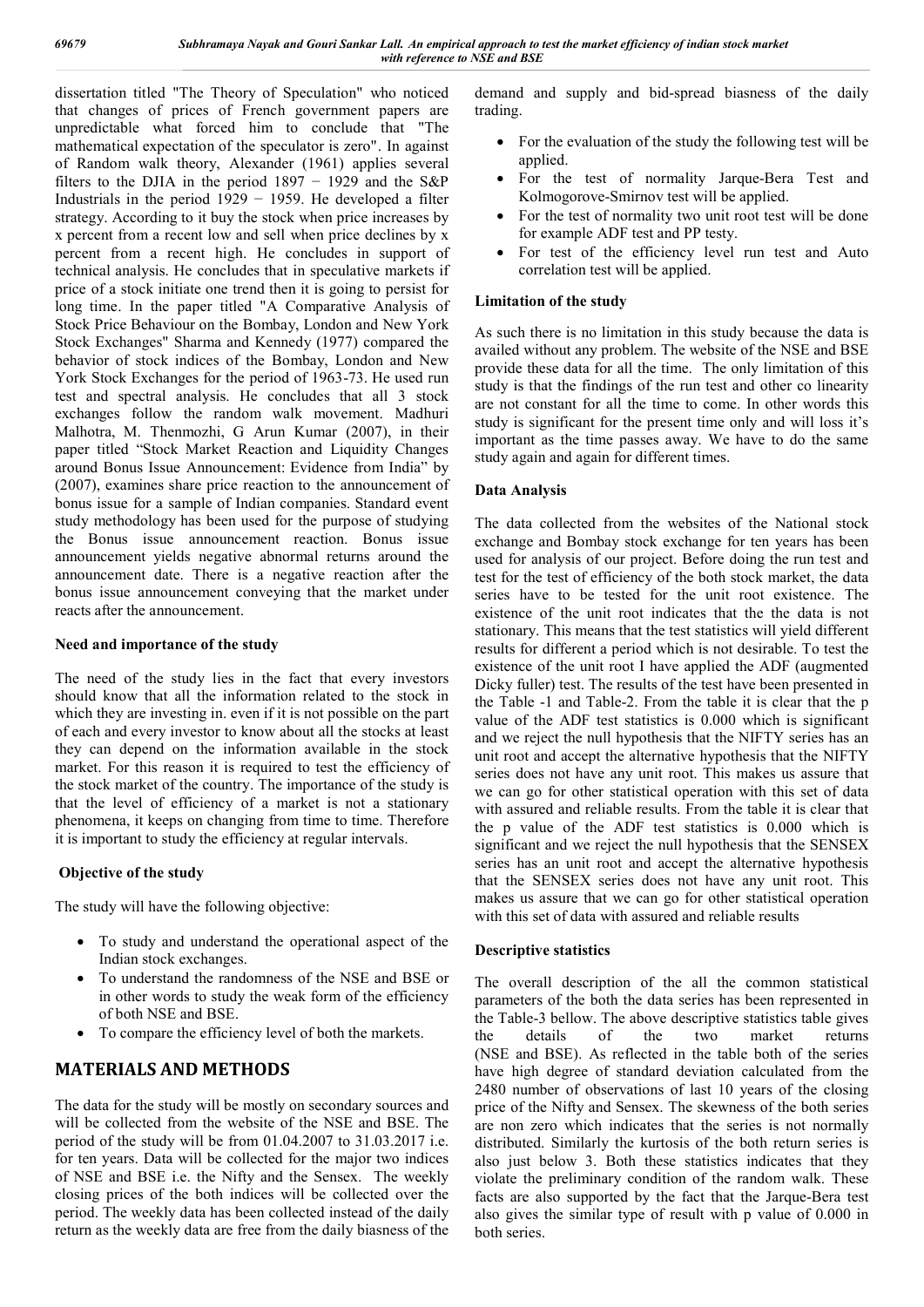#### **Table 1. Adf test results of nifty**

| Null Hypothesis: D(NIFTY) has a unit root             |              |             |           |  |  |  |  |  |
|-------------------------------------------------------|--------------|-------------|-----------|--|--|--|--|--|
| Exogenous: Constant, Linear Trend                     |              |             |           |  |  |  |  |  |
| Lag Length: $0$ (Automatic – based on SIC, maxlag=26) |              |             |           |  |  |  |  |  |
|                                                       |              | t-Statistic | Prob. $*$ |  |  |  |  |  |
| Augmented Dickey-Fuller test statistic                | $-46.32628$  | 0.0000      |           |  |  |  |  |  |
| Test critical values:                                 | $1\%$ level  | $-3.961748$ |           |  |  |  |  |  |
|                                                       | $5%$ level   | $-3.411621$ |           |  |  |  |  |  |
|                                                       | $10\%$ level | $-3.127682$ |           |  |  |  |  |  |

**Table 2. Adf test result of sensex**

| Null Hypothesis: D(SENSEX) has a unit root                |              |             |           |  |  |  |  |  |
|-----------------------------------------------------------|--------------|-------------|-----------|--|--|--|--|--|
| Exogenous: Constant, Linear Trend                         |              |             |           |  |  |  |  |  |
| Lag Length: $0$ (Automatic - based on SIC, maxlag= $26$ ) |              |             |           |  |  |  |  |  |
|                                                           |              | -Statistic  | Prob. $*$ |  |  |  |  |  |
| Augmented Dickey-Fuller test statistic                    |              | -45.97683   | 0.0000    |  |  |  |  |  |
| Test critical values:                                     | $1\%$ level  | $-3.961748$ |           |  |  |  |  |  |
|                                                           | $5%$ level   | $-3.411621$ |           |  |  |  |  |  |
|                                                           | $10\%$ level | $-3.127682$ |           |  |  |  |  |  |

### **Table 3. Descriptive statistics**

|                 | <b>SENSEX</b> | <b>NIFTY</b> |
|-----------------|---------------|--------------|
| Mean            | 18397.07      | 5514.698     |
| Median          | 17822.68      | 5352.875     |
| Maximum         | 29681.77      | 8996.250     |
| Minimum         | 8160.400      | 2524.200     |
| Std. Dev.       | 4960.546      | 1514.911     |
| <b>Skewness</b> | 0.364232      | 0.385421     |
| Kurtosis        | 2.644818      | 2.610852     |
| Jarque-Bera     | 67.87077      | 77.04887     |
| Probability     | 0.000000      | 0.000000     |
| Sum             | 45624746      | 13676451     |
| Sum Sq. Dev.    | $6.10E+10$    | $5.69E + 09$ |
| Observations    | 2480          | 2480         |

#### **Table 4. Runs Test**

|                                   | <b>NIFTY</b> | <b>SENSEX</b> |
|-----------------------------------|--------------|---------------|
| Test Value                        | 5353         | 17823         |
| Cases < Test Value                | 1240         | 1240          |
| $\text{Case} = \text{Test Value}$ | 1240         | 1240          |
| <b>Total Cases</b>                | 2480         | 2480          |
| Number of Runs                    | 50           | 38            |
| Z                                 | -47.841      | $-48.323$     |
| Asymp. Sig. (2-tailed)            | .000         | .000          |
| a. Median                         |              |               |

#### **Table 5. Regression results of NIFTY**

#### **Model Summary**

| Model | 11                |        | Adiusted R          | Std. Error of | Change Statistics |                 |     |      |                    | Durbin- |
|-------|-------------------|--------|---------------------|---------------|-------------------|-----------------|-----|------|--------------------|---------|
|       |                   | square | Square              | the Estimate  | R Square          | $\Gamma$ Change | dfl | df2  | $\sim$ .<br>Sıg. I | Watson  |
|       |                   |        |                     |               | Change            |                 |     |      | Change             |         |
|       | .859 <sup>a</sup> | .737   | $\overline{a}$<br>. | 776.881       | 727<br>، د ۱.     | 6948.311        |     | 2478 | .000               | .009    |

a.Predictors: (Constant), Date b.Dependent Variable: NIFTY

### **Table 6. Regression results of SENSEX**

#### **Model Summary**

| Model | -<br>$\overline{\phantom{a}}$ |                     | Adiusted R          | Error<br>Std.   | <b>Change Statistics</b> |                  |     |      |        | -Durbin |
|-------|-------------------------------|---------------------|---------------------|-----------------|--------------------------|------------------|-----|------|--------|---------|
|       |                               | Square              | Square              | of the          | R Square                 | $\sim$<br>Change | df1 | df2  | Sig.   | Watson  |
|       |                               |                     |                     | . .<br>Estimate | hange.                   |                  |     |      | Change |         |
|       | $.847^{s}$                    | 717<br>$\mathbf{r}$ | $\overline{ }$<br>. | 2638.173        | 717<br>$\pm$             | 6286.535         |     | 2478 | .000   | .009    |

a.Predictors: (Constant), Date

b.Dependent Variable: SENSEX

j.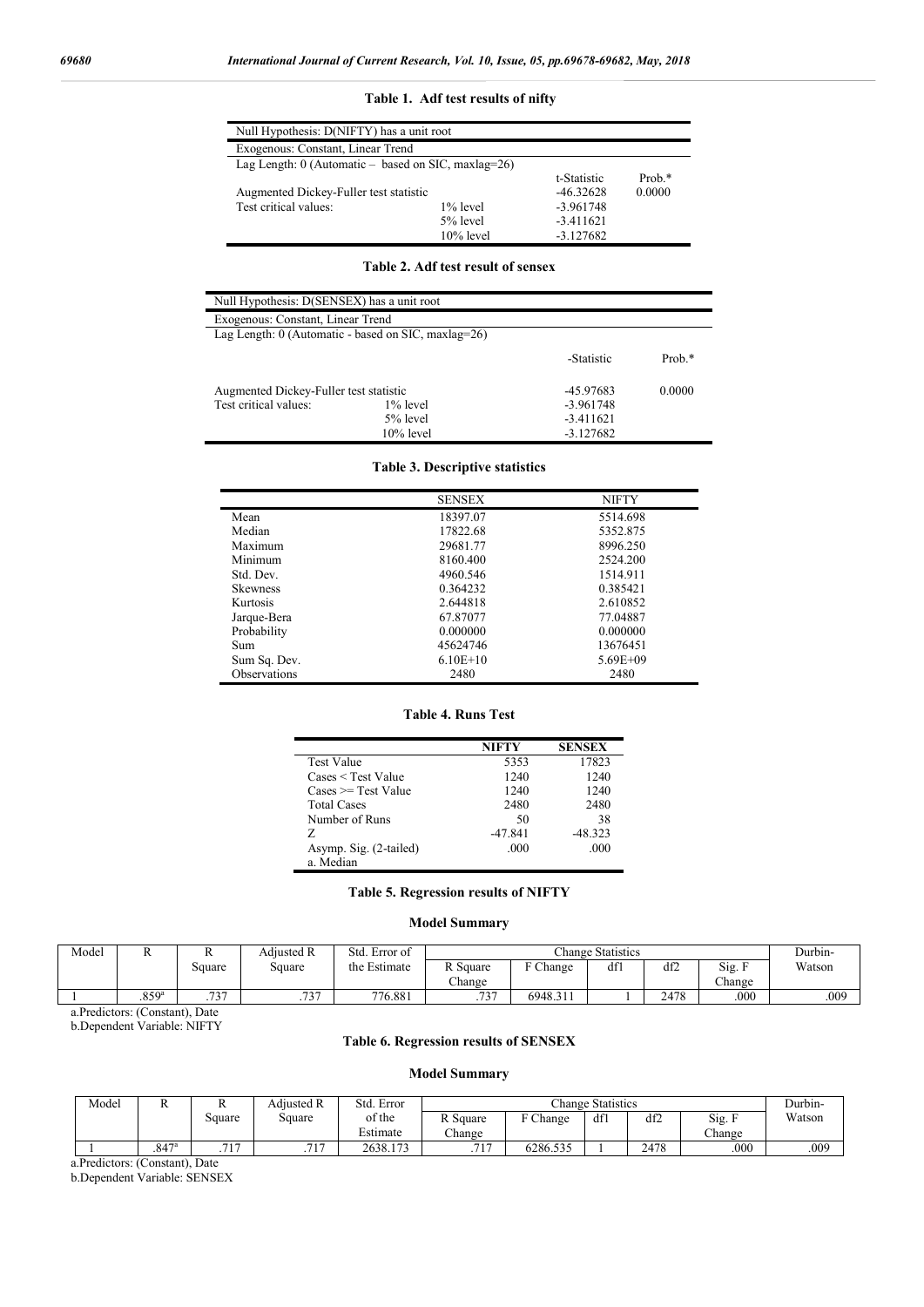This indicated that the two return series are not normally distributed and does not fulfill the pre condition of random walk.

## **RUN test**

The run test is done test the weak for of efficiency of the market. In this test run reflects the number of unidirectional movements in the market. When the positive returns changes to negative return then one run changes and vice versa. Then we have to count the number of runs to apply the run test. As the sample size of this data set is very large so the help of the SPSS software has been taken for conducting the run test. The results of the test have been shown in Table-4 below. The table -4 reveals that the test statistics Z for run test for both data series is almost at par (-47.841 of NIFTY and -48.323 of SENSEX). The most important thing is the p values of the both series are 0.000 which is less than 0.05. This indicates that the Null hypothesis that there exists randomness in the market is rejected. On the other hand the alternative hypothesis that there is no randomness in the market is accepted.

## **Test of Auto correlation among the two data sets**

To test the auto correlation of the data series is very important from the point of view that if they are auto correlated then they will affect each other to a great extent. To test the auto correlation the Durbin Watson test statistics has been used. The Durbin Watson statistic is a number that tests for autocorrelation in the residuals from a statistical regression analysis. The Durbin-Watson statistic is always between 0 and 4. A value of 2 means that there is no autocorrelation in the sample. Values approaching 0 indicate positive autocorrelation and values toward 4 indicate negative autocorrelation. Therefore the regression equation of the both series has been found out with the help of SPSS software. The date has been taken as the independent variable and the closing prices of NIFTY have been taken as the dependent variable for the Regression equation. The results of the test has been shown in table-5 and table-6 bellow. From Table-5 and Table-6 we can see the Durbin-Watson test statistics value which is 0.009 in both the cases. This indicates that both series are correlated and a movement of the one series affects movement of the other series positively.

## **Conclusion**

The analysis of the data available and the results of the test lead to the conclusions that the Indian stock market does not full fill the conditions of the weak form of marker hypothesis. We may say that the stock market does not reflect all the information related to the stock. The price in the market is not only because of the fundamental factors associated with the stock but there are also other factors which affects the share prices in the market. In this context we may conclude that the investors while investing in the stock market should also look into the other factors for decision making.

## **REFERENCES**

Abraham, A., Seyyed, F.J. and Alsakran, S.A. 2002. Testing the Random Walk Behavior and Efficiency of the Gulf Stock Markets. *The Financial Review*, 37, 469-480.

- Ahmed, K.M., Ashraf S. and Ahmed, S. 2006. Testing Weak Form Efficiency of Indian Stock Markets*. Economic and Political Weekly*, XLI(1), 49-56.
- Akinkugbe, O. 2005. Efficiency in Botswana Stock Exchange: An Empirical Analysis. *The Business Review*, 4(2), 223- 230.
- Al-Loughani, N. 1995. Random Walk in Thinly Traded Stock Markets: *The Case of Kuwait. Arab Journal of Administrative Sciences,* 3, 189-209.
- Al-Loughani, N. and Chappell, D. 1997. On the Validity of the Weak-Form Efficient Markets Hypothesis Applied to the London Stock Exchange. *Applied Financial Economics*, 7, 173-176.
- Annuar, M.N., Ariff, M. and Shamsher, M. 1991. Technical Analysis, Unit Root and Weak-Form Efficiency of the KLSE. *Banker's Journal Malaysia*, 64, 55-58.
- Asiri, B.K. (2008). Testing Weak from Efficiency in the Bahrain Stock Market. International Journal of Emerging Markets, 3(1), 38-55.
- Awad, I. and Daraghma, Z. 2009. Testing the Weak-Form Efficiency of the Palestinan Securities Market, *International Research Journal of Finance and Economics*, 32, 07-17.
- Barnes, P. 1986. Thin Trading and Stock Market Efficiency: Case Study of the Kuala Lumpur Stock Exchange. *Journal of Business Finance & Accounting*, 13(4), 609-617.
- Bhaumik, S.K. 1997. Stock Index Futures in India: Does the Market Justify Its Use?. *Economic and Political Weekly,* 32(41), 2608-2611.
- Choudhari, S.K. 1991. Short Run Price Behaviour: New Evidence on Weak Form of Market Efficiency. *Vikalpa*, 16(4), 17-21.
- Darrat, A.F. and Zhong, M. (2000). On Testing the RandomWalk Hypothesis: A Model-Comparison Approach. *The Financial Review,* 35(3), 105-124.
- Fama, E.F. 1970. Efficient Capital Markets: A Review of Theory and Empirical Work. *The Journal of Finance*, 25(2), 383-417.
- Frennberg, P. and Hansson, B. 1993. Testing the Random Walk Hypothesis on Swedish Stock Prices: 1919-1990. *Journal of Banking and Finance*, 17, 175-191.
- Gandhi, D.K., Saunders, A.S. and Woodward, R.S. 1980. Thin Capital Markets: A Case Study of the Kuwaiti Stock Market. *Applied Economics,* 12, 341-349.
- Gupta, R. and Basu, P.K. 2007. Weak Form Efficiency in Indian Stock Markets. *International Business & Economics Research Journal*, 6(3), 57-64. http://www.investopedia. com/terms/f/financialcrisis.asp, accessed on 3rd June 2011.
- Joshi, D. 2012. Testing Market Efficiency of Indian Stock Market, *International Journal of Scientific and Research Publications*, Volume 2, Issue 6, June 2012.
- Karemera, D., Ojah, K. and Cole, J.A. (1999). Random Walk and Market Efficiency Tests: Evidence from Emerging Equity Markets. *Review of Quantitative Finance and Accounting,* 13(2), 171-188.
- Laurence, M.M. 1986. Weak-Form Efficiency in the Kuala Lumpur and Singapore Stock Markets. *Journal of Banking and Finance,* 10(3), 431-445.
- Lee, U. 1992. Do Stock Prices Follow Random Walk? Some International Evidence. *International Review of Economics and Finance,* 1(4), 315-327.
- Lo, A.W. and Mackinlay, A.C. 1988. Stock Market Prices Do Not Follow Random Walks: Evidence from a Simple Specification Test. *Review of Financial Studies,* 1(1), 41- 66.